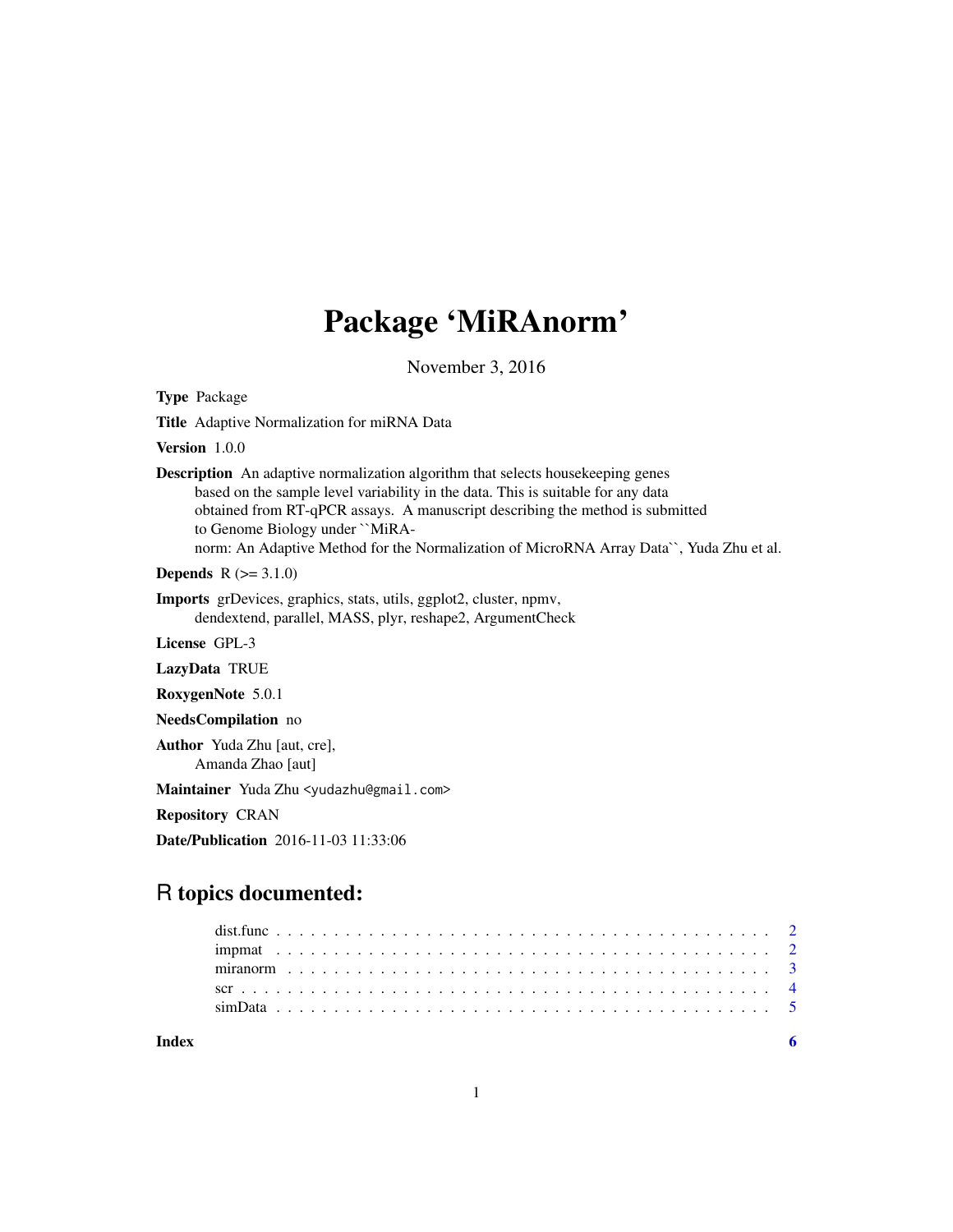<span id="page-1-0"></span>

# Description

dist.func returns a sum total of all distances for each row of the matrix from the centroid.

#### Usage

```
dist.func(mndata, standardize = TRUE, method = "euclidean",
  centroid = NULL)
```
#### Arguments

| mndata      | matrix dataset with numeric columns.                                                                                   |
|-------------|------------------------------------------------------------------------------------------------------------------------|
| standardize | is a booleon variable to denote whether columns should first be scaled to 0-1.                                         |
| method      | dictates how distance is computed. Currently, only "euclidean" is implemented.                                         |
| centroid    | allows user to specify the centroid values for each column. Otherwise, the mean<br>of each column is taken by default. |

impmat *Imputation function*

# Description

impmat imputes a dataset entered as rows=Genes, columns=Samples. NA values are imputed by row. Currently, impvalue function imputes these as the max value of the row, the largest observed value for a given Gene across all Samples.

#### Usage

```
impmat(data)
```
# Arguments

data dataset to be imputed. Should contain all numeric values with rows=Genes and columns=Samples.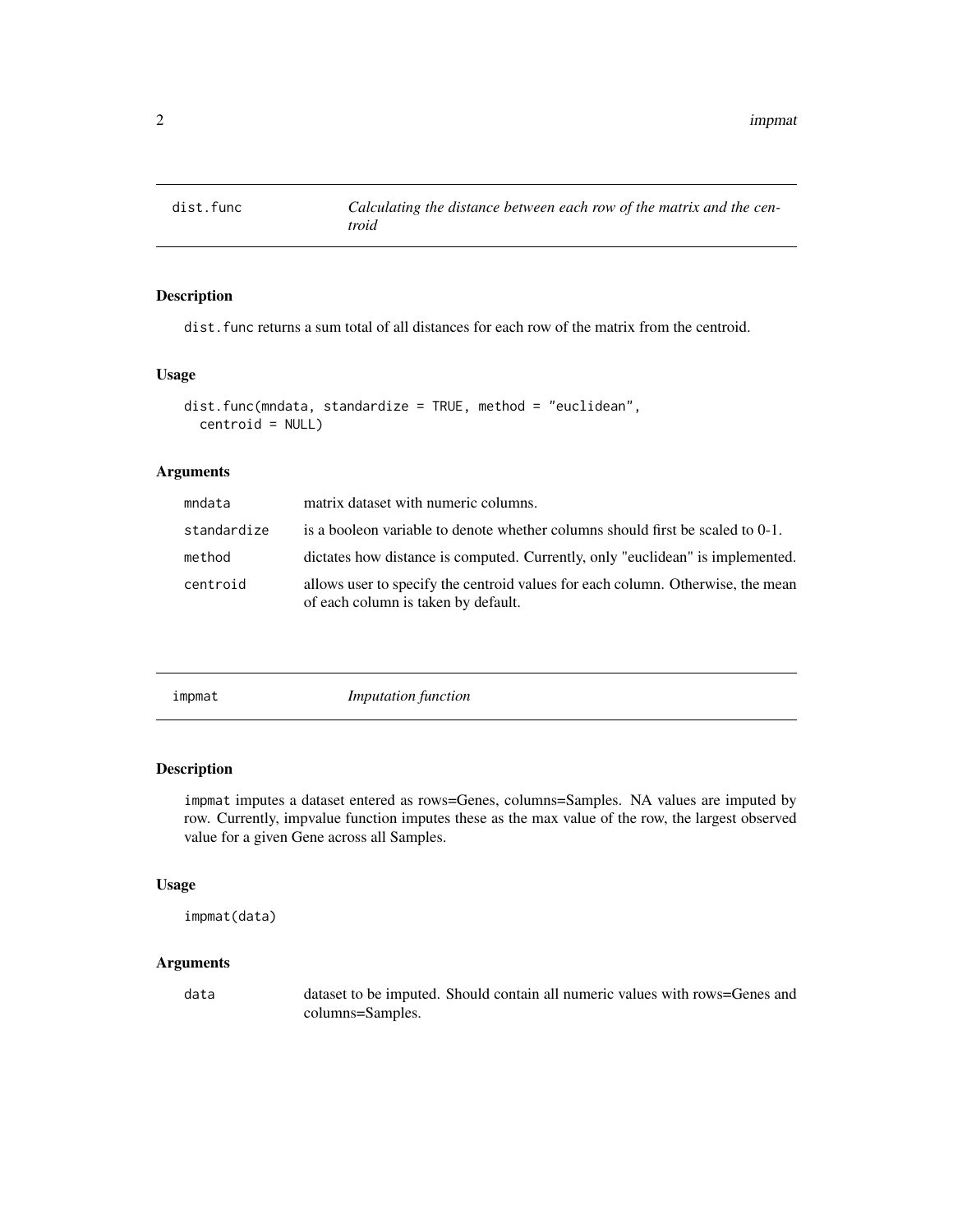<span id="page-2-0"></span>

# Description

miranorm returns a list of suggested normalizaiton genes based on supplied data. Various output figures are also available if requested in the parameter list.

#### Usage

```
miranorm(data = dat, group = dat$Trt, max = 15, min = 3,
 method = "complex", dis.method = "Euclidean", hclust.method = "single",
 ct = 25, missing = 0, clustplot = TRUE, selected = 4, ggplot = TRUE,
 heatmap = TRUE, known.positives = NULL, suggested.list = NULL,
 exclude = NULL)
```
# Arguments

| data          | Dataframe containing at a minimum: Sample, Gene, Ct, and Trt                                                                                                                                                                                                                                                                                               |
|---------------|------------------------------------------------------------------------------------------------------------------------------------------------------------------------------------------------------------------------------------------------------------------------------------------------------------------------------------------------------------|
| group         | Treatment allocation. This should be the same length as the number of rows in<br>data.                                                                                                                                                                                                                                                                     |
| max           | When method is chosen as "complex", this determines the maximum selected<br>size at which the stability evaluation is done.                                                                                                                                                                                                                                |
| min           | When method is chosen as "complex", this determines the minimum selected<br>size at which the stability evaluation is done.                                                                                                                                                                                                                                |
| method        | Choice of "simple" or "complex". Simple runs a single pass of miranorm for<br>suggested normalizing genes. Complex runs bootstrap samples across a range<br>of sizes to compute a stability metric.                                                                                                                                                        |
| dis.method    | Distance metric used to calculate pairwise distance between individual miRNAs<br>across all samples. Currently "Euclidean" and "1-Cor" are implemented.                                                                                                                                                                                                    |
| hclust.method | The agglomeration method used to group genes. Methods are the same as de-<br>fined in the hclust function in the stats package and include "single", "average",<br>"complete", and "ward.D2". "single" is recommended as it is more robust to<br>small perturbations and tends to form the "chaining" phenomenon useful for<br>defining normalizing genes. |
| ct            | Cycle threshold values at or above this level are treated as NA for the purposes<br>of determining normalization genes. Recommend the value be set to 25.                                                                                                                                                                                                  |
| missing       | Defines maximum percentage of samples missing for a given gene before that<br>gene is excluded from dataset during normalization.                                                                                                                                                                                                                          |
| clustplot     | "True" or "False" to output or suppress stability plot. Only applicable if method<br>$=$ "complex".                                                                                                                                                                                                                                                        |
| selected      | How many adaptive normalizing genes to search for in panel. Note, actual num-<br>ber of genes found may be larger based on tree cut.                                                                                                                                                                                                                       |
| ggplot        | "True" or "False" to output general raw data plots.                                                                                                                                                                                                                                                                                                        |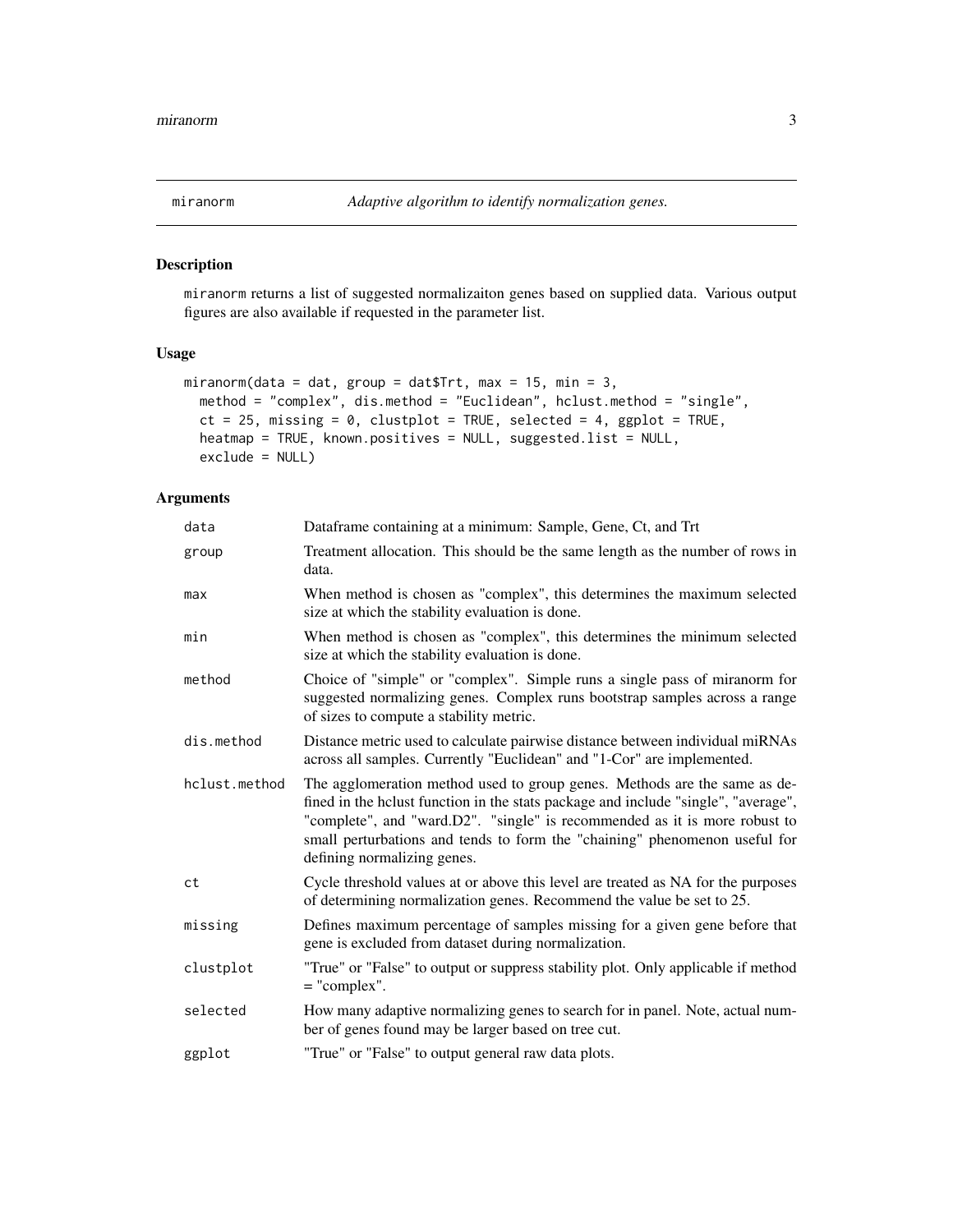<span id="page-3-0"></span>

| "True or "False" to output or suppress heatmap plot.                                                                               |
|------------------------------------------------------------------------------------------------------------------------------------|
| known.positives                                                                                                                    |
| Names of miRNA that are known positive. These will be added automatically<br>to the heatmap plot.                                  |
| suggested.list Names of miRNA that are user suggested normalizing miRNA. These will be<br>added automatically to the heatmap plot. |
| List of miRNA to exclude from the selection process for HK genes, eg: known.positives<br>should be included here.                  |
|                                                                                                                                    |

#### Value

A list including the following: nmean, nmed, nlcv, lcv.gene, ncls, ncls.gene.

nmean is the dataset normalized to the global mean.

nmed is the dataset normalized to the global median.

nlcv is the dataset normalized to the average of the 3 genes with the lowest CV.

lcv.gene is the names of the 3 genes with used to normalize nlcv

ncls is the dataset normalized to the adaptive normalizing genes chosen from miranorm.

ncls.gene is the names of the genes chosen as adaptive normalizing genes chosen from miranorm.

#### Examples

```
dat = simData(n.trt=15, n.ctrl=15, n.gene=30, n.err=10, sigma.error = c(1, 0.3), mean.sample = 2,
sigma.sample = 1.88, sigma.gene = 0.1, n.big.effect = 5, n.small.effect = 10, mean.big.effect = 2,
mean.small.effect = 1.2)$sim
```

```
obj = miranorm(data = dat, group = dat$Group, method="simple")
```
scr *Replacing values above ct to NA*

#### Description

scr screens the dataset in wide format according to Ct threshold and missing.percent.thresh (for each gene, the percentage of samples is missing). sets all values above Ct threshold to NA and then removes all rows of genes with number of missing above missing.percent.thresh.

#### Usage

scr(dat, threshold, missing.percent.thresh)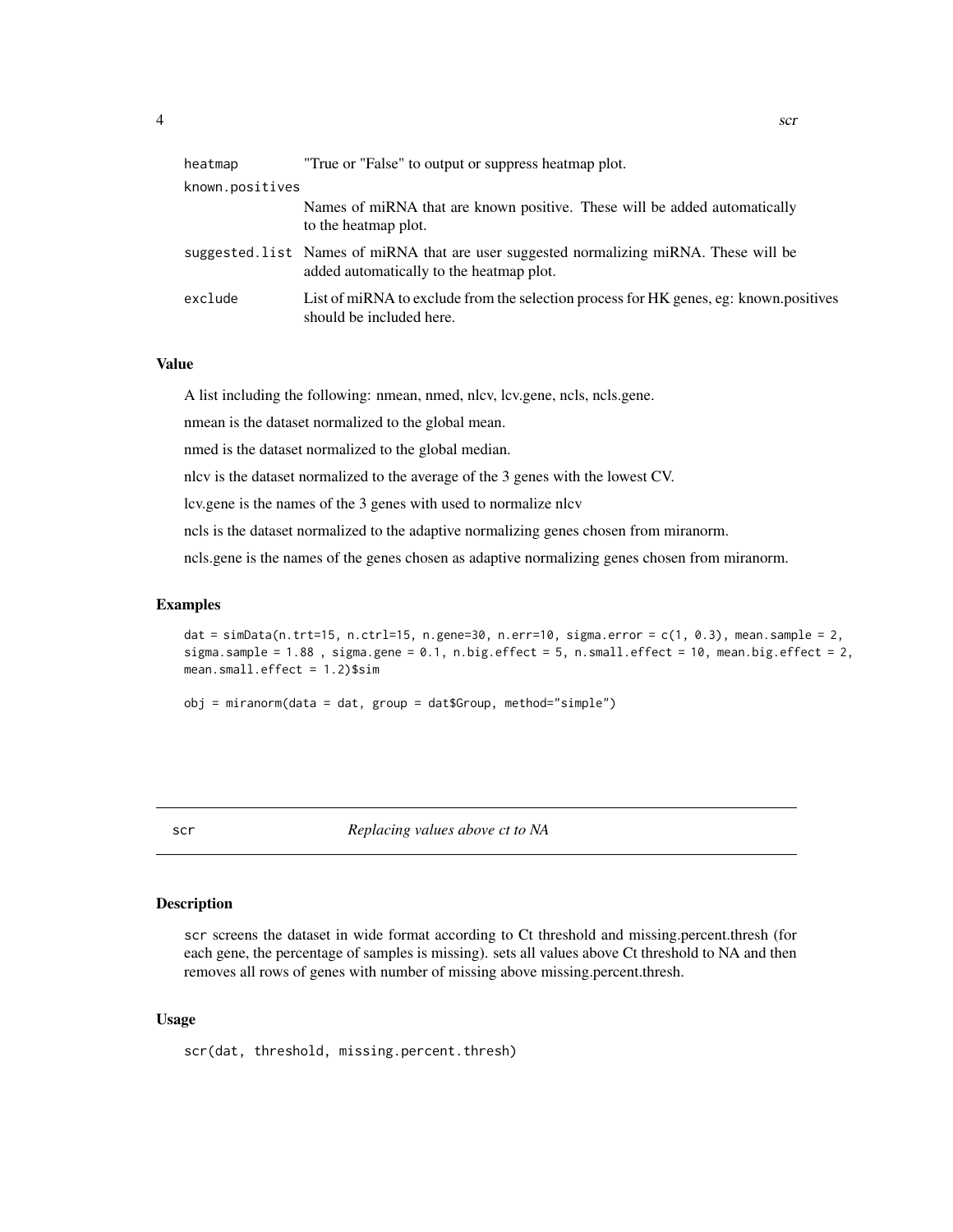#### <span id="page-4-0"></span>simData 5

# Arguments

| dat                                 | the dataset with rows $=$ Genes and columns $=$ Samples.                                                                                                            |
|-------------------------------------|---------------------------------------------------------------------------------------------------------------------------------------------------------------------|
| threshold<br>missing.percent.thresh | Ct value at or above which all values are set to NA.                                                                                                                |
|                                     | a number between 0 to 100 denoting the percentage of allowable missing. If the<br>percentage of missing is greater than this value, the row (gene) is not retained. |

simData *Simulating a RT-PCR miRNA dataset.*

# Description

simData simulates a RT-PCR miRNA dataset with user defined levels of variability and treatment effect size.

#### Usage

```
simData(n.txt = 50, n.ctr1 = 50, n.gene = 96, sigma.ciror, n.err = 10,mean.sample = 0.6, sigma.sample = 0.6, sigma.gene = 0,
 n.big.effect = 5, n.small.effect = 15, mean.big.effect = 5,
 mean.small.effect = 2)
```
#### Arguments

| n.trt             | Number of simulated treatment samples                                                                    |
|-------------------|----------------------------------------------------------------------------------------------------------|
| n.ctrl            | Number of simulated control samples                                                                      |
| n.gene            | Number of simulated genes in the panel                                                                   |
| sigma.error       | a vector of length 2 for 2 different measurement error sizes (sd).                                       |
| n.err             | number of genes with sigma.error[2]. The rest (n.gene - n.err) have sigma.error[1]<br>measurement error. |
| mean.sample       | the unadjusted mean of the samples. Can generally be left as default                                     |
| sigma.sample      | the unadjusted sample to sample sd. Can generally be left as default.                                    |
| sigma.gene        | sd of gene to gene effect sizes for large and small treatment effects.                                   |
| n.big.effect      | Number of genes with large treatment effect                                                              |
|                   | n. small. effect Number of genes with small treatment effect                                             |
| mean.big.effect   |                                                                                                          |
|                   | Average effect size for a "large" treatment effect                                                       |
| mean.small.effect |                                                                                                          |

Average effect size for a "small" treatment effect